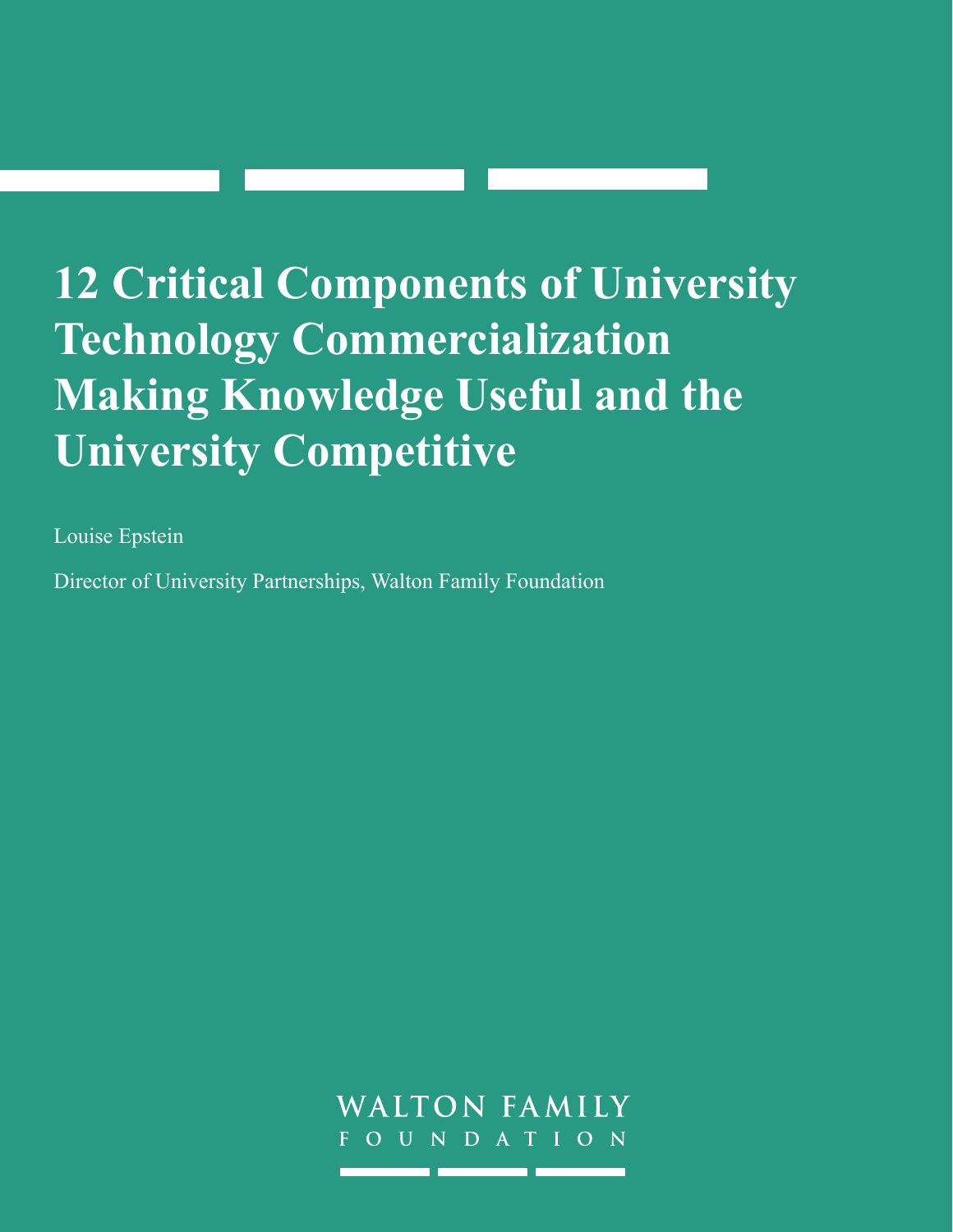## **12 Critical Components of University Technology Commercialization Making Knowledge Useful and the University Competitive**

#### Louise Epstein

State legislators across the country question the benefit of funding public universities that have a substantial research component. They question the benefit to society and the state's return on the investment of funds not spent in the classroom. Research without impact is an exercise. Successful research results change the world, but only after they leave the lab. The move from research to commercial implementation is known as technology transfer (aka tech-transfer).

Research universities have departments dedicated to patenting and licensing technology for commercial use—to transfer technology from the university to the private sector. Licensing technology to startups instead of to existing companies is one way to commercialize technology. Startup success is dependent on an ecosystem consisting of the university, the community and various resources. This primer briefly discusses the 12 critical components of commercializing university technology with startups:

- 1. Policy
- 2. Culture
- 3. Research
- 4. Graduate Students
- 5. Tech Transfer Effectiveness: Creating Intellectual Property
- 6. Licensing v Startup Decision
- 7. Programs to Advance Startups
- 8. Funding
- 9. Available CEO Talent
- 10. Early Adopters/Strategic Partners
- 11. Off-Campus Office Space/Affordable Professional Services
- 12. An Engaged Business Community

# **Policy**

The university's written policies regarding ownership of intellectual property (IP) directly impact their success in transferring technology to the market. If a faculty member creates IP on his own time, off campus, with no university resources or persons, who owns it and what is the rationale? If a faculty member's technology is licensed to a startup that consists at least partially of former graduate students of that faculty member, and/or of which he is a part owner, how is that addressed? What state law, governing body and university policies affect commercialization efforts and IP ownership and when were they last updated? Are the IP policies oriented toward encouraging innovation or creating fear in faculty, students and startups? When working with industry partners is new IP jointly owned with industry having the first right to license or co-invest?

IP policy should be viewed by faculty as friendly and encouraging innovation. Words matter. If the IP policy is perceived to discourage innovation and technology transfer, then that IP policy does discourage it. In that case, the IP policy must be re-written. When IP policy is re-written, it should be re-written by faculty who are heavily involved in technology transfer and should be based on benchmarks from universities that are successful with technology transfer.

Written policies should also encourage faculty to collaborate—even when their names won't appear on a patent. Faculty should embrace and not fear each other when working on patentable projects.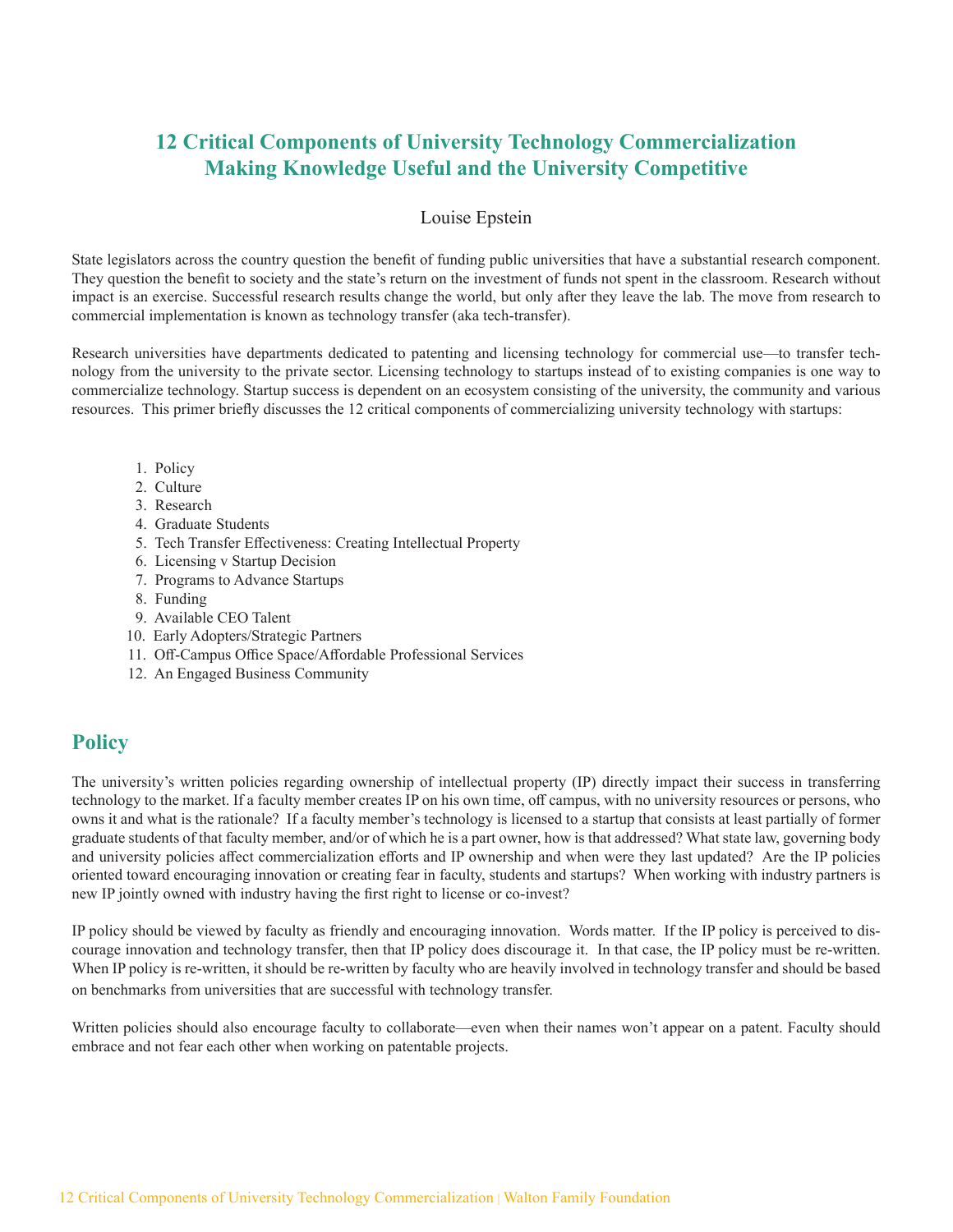# **Culture**

How does the university's culture impact the development of IP and its transfer to the outside world? Are commercial results encouraged or celebrated? Are successful commercial results promoted in university media? Are they included as part of the matrix in determining raises, promotion and tenure?

Faculty strive for tenure, promotion, raises and endowed chairs. The traditional university reward system centers around papers, publications, citations, grant awards and service on both university and national committees—all of which are valuable. Often faculty who pursue the commercialization of their research results are seen as distracted from their main purposes—research, service and teaching. It should be clear to faculty that while they will still be rewarded for the traditional milestones, they will also be rewarded for obtaining IP, having it licensed to a third party or to a startup, and by starting companies. This is an additional responsibility to faculty but well-within the purview of a faculty member at a research institution.

Faculty need to know what successful technology transfer looks like. Faculty with patents, licenses and startups should be heralded by senior university leaders. Extra compensation for successful technology transfer should be clearly documented and promoted.

## **Research**

Research is the cornerstone of a university with impact. Successful research results may produce technology to transfer. Faculty who are leaders in their field, who apply for and are awarded grants for their research, whose results solve real-world problems and challenges are critical to the commercialization of university technology. This means that promising research must be supported not only by entities such as the National Institute of Health (NIH) or the National Science Foundation (NSF), the Department of Defense (DOD), and others, but by industry who look to the University for its researchers' ability to solve problems better, faster and cheaper than they could themselves. Research that solves problems in industry results in technology that is more likely to be successful in the marketplace.

# **Graduate Students**

Faculty conduct most of their research in onsite labs. They direct their work and their graduate students and post-doctoral fellows perform it. One faculty member can have numerous graduate students and numerous research projects. Without bright, ambitious and cost-effective talent, research would suffer dramatically. One of the valuable outputs of a faculty member is his graduate students. Top graduate students select their university based on the faculty member with whom they intend to study. Graduate students and post-doctoral fellows are often (and ideally) the founders of startups out of a professor's lab. A university's commitment to commercialization includes policies that enable departments to add doctoral students on an as needed basis. From a master degree through a doctorate degree, it is common for the faculty and grad student to have a mutually dependent relationship for six or more years.

# **Tech Transfer Effectiveness: Creating Intellectual Property**

Successful research findings should be protected in order to optimize their potential value to the University and to have an impact on the world. Inventions are protected primarily by patents and, in some cases, copyrights where software is the invention. Prior to seeking protection for the invention, faculty inventors must submit what is known as an invention disclosure with the institution's tech transfer office (TTO). The faculty decide who the inventors are on the patent and their respective levels of contribution. A TTO researches the technology (using software designed for universities for this purpose) to get a sense for similar or competitive technologies, and market size. If the discovery appears to be novel, nonobvious and valuable, the TTO may instruct patent counsel to file a provisional patent application with the US Patent and Trademark Office (USPTO). The provisional patent application establishes a filing date for the invention which is important in proving that an inventor is the first to make the invention. The provisional patent application is not examined by the USPTO, is not public information, and goes abandoned by the USPTO after 12 months if a utility patent application is not filed within that 12 month period. During the pendency of the provisional application the TTO can determine whether or not the invention is commercially viable. If the evaluation is positive, the TTO will normally instruct patent counsel to file, with much greater detail, a utility patent application. After 18 months from the filing date of the provisional application, the utility patent application is "published" or made public. The USTPO takes an average of about three years to issue a patent. Once issued it is good for 20 years from the date the utility patent application was filed.

https://www.uspto.gov/learning-and-resources/newsletter/inventors-eye/provisional-patent-application-what-you-need-know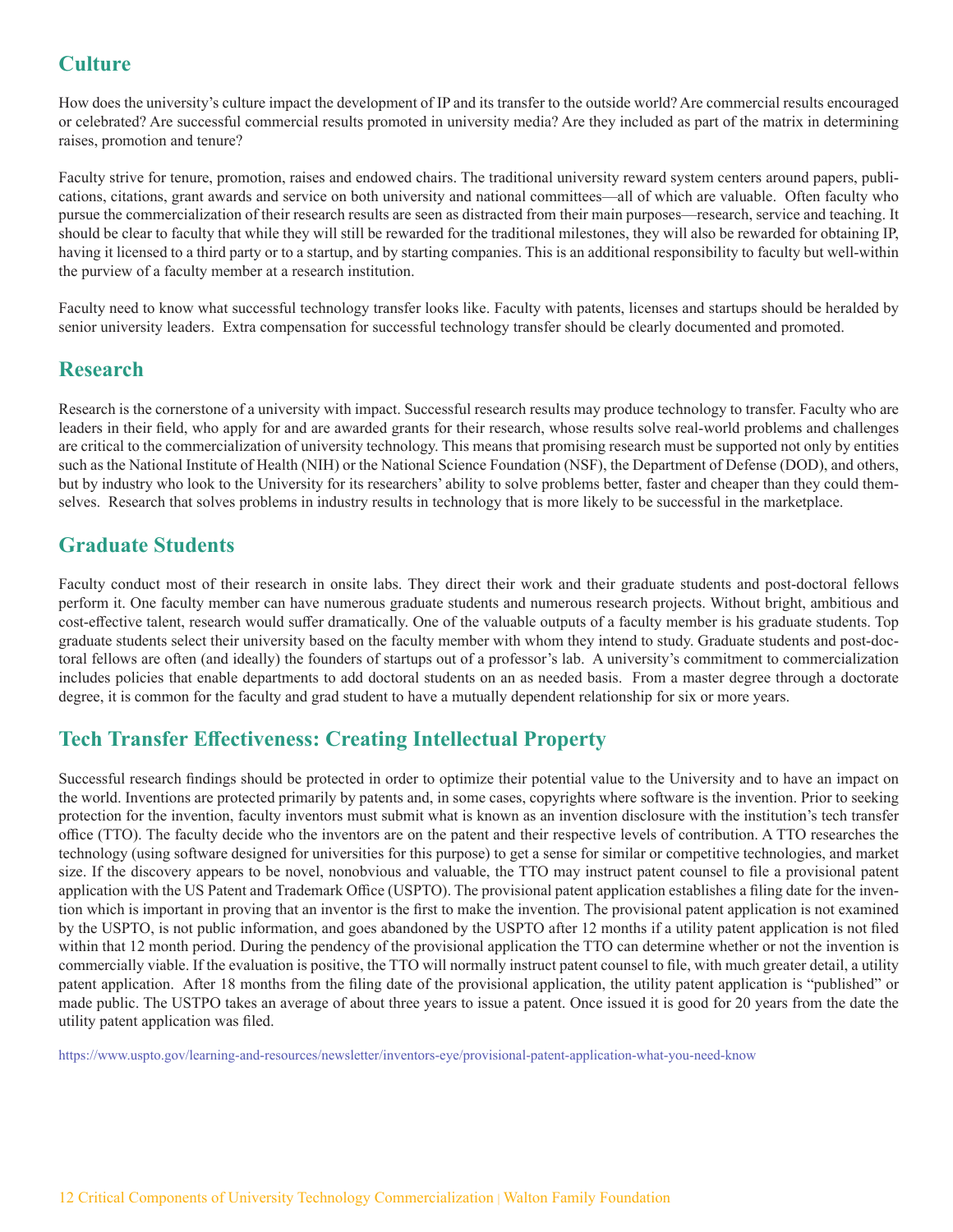#### Timing is Critical

The tech transfer office must file a provisional patent prior to a faculty member submitting a paper to a journal or for a conference presentation. If faculty present their findings in any public arena (campus poster sessions/on or off campus conferences) the information is considered public and the ability to protect it is compromised.

## **Licensing v Startup Decision**

The most common vehicles for transferring technology developed at a university to the outside world are licensing agreements (to an unrelated third party) and startups. In the case of startups, the university licenses the IP to the start-up. $\neg$  University startups are usually started by a faculty member, his graduate students and a business lead. One of the most successful models for creating university startups is the one developed by MIT's Robert Langer who has started over 30 companies with his former Ph.D students.

#### Licenses

If a faculty member wants little to do with commercializing his technology, the tech transfer office assumes the responsibility of finding a company with an interest in licensing the IP from the University. They may also license IP to new companies (startups not founded by faculty or their graduate students) founded with the intent of licensing the particular IP.

The University receives a royalty for the license agreement and shares those funds with the inventors. As an example, at MIT the inventors get 1/3, the department gets 1/3, and the university gets 1/3. This scenario gives the department an incentive to support the faculty who commercialize their IP.

#### Startups

If a faculty member and/or his graduate students want to be involved with the commercialization of the technology, they start a company. Their success is dependent, among other things, on bringing in business expertise. There is still a licensing agreement, but in this case the University licenses the IP to the startup. Together they determine if the startup gets an exclusive license or a field of use license. There are further distinctions between national and international licenses. In any case, if the startup does not get an exclusive license, the tech transfer office seeks other licensees for uses outside the parameters of the startup.

The university requires the startup to repay patent expenses. The timing of this repayment directly impacts the ability of the startup to access capital. Investors want to see their first funds advance the new company. They don't like to see their funds repay a debt to the university when the startup is trying to get off the ground.

The university may negotiate an equity and/or a royalty interest in the startup. The university's share should be no more than single digits in each. In general a downside for the University taking an equity interest is the need for them to continually review legal documents. This can get expensive. A downside for the startup partially owned by a university is that many investors don't want to have a higher education institution as an equity owner.

### **Programs to Advance Startups**

The NSF has a program designed for university researchers that combines intensive entrepreneurship training with technology vetting. This is the premier resource for university inventors. It is known as Innovation Corps, or ICORPS, and has a record of proven success. ICORP is discussed in the next section.

Faculty Salons are another successful program. Inventors present their startups or proto-startups (soon to be startups) in lay language to a mixed crowd of both industry and university members and get business feedback, helpful connections and mentor introductions.

Business plan competitions can be valuable to the extent that they provide the opportunity to develop financial models, hone presentation skills, expand networks, and earn prize money. A downside of such competitions is that startups can get wrapped up in the competitions as ends in themselves, as opposed to learning opportunities.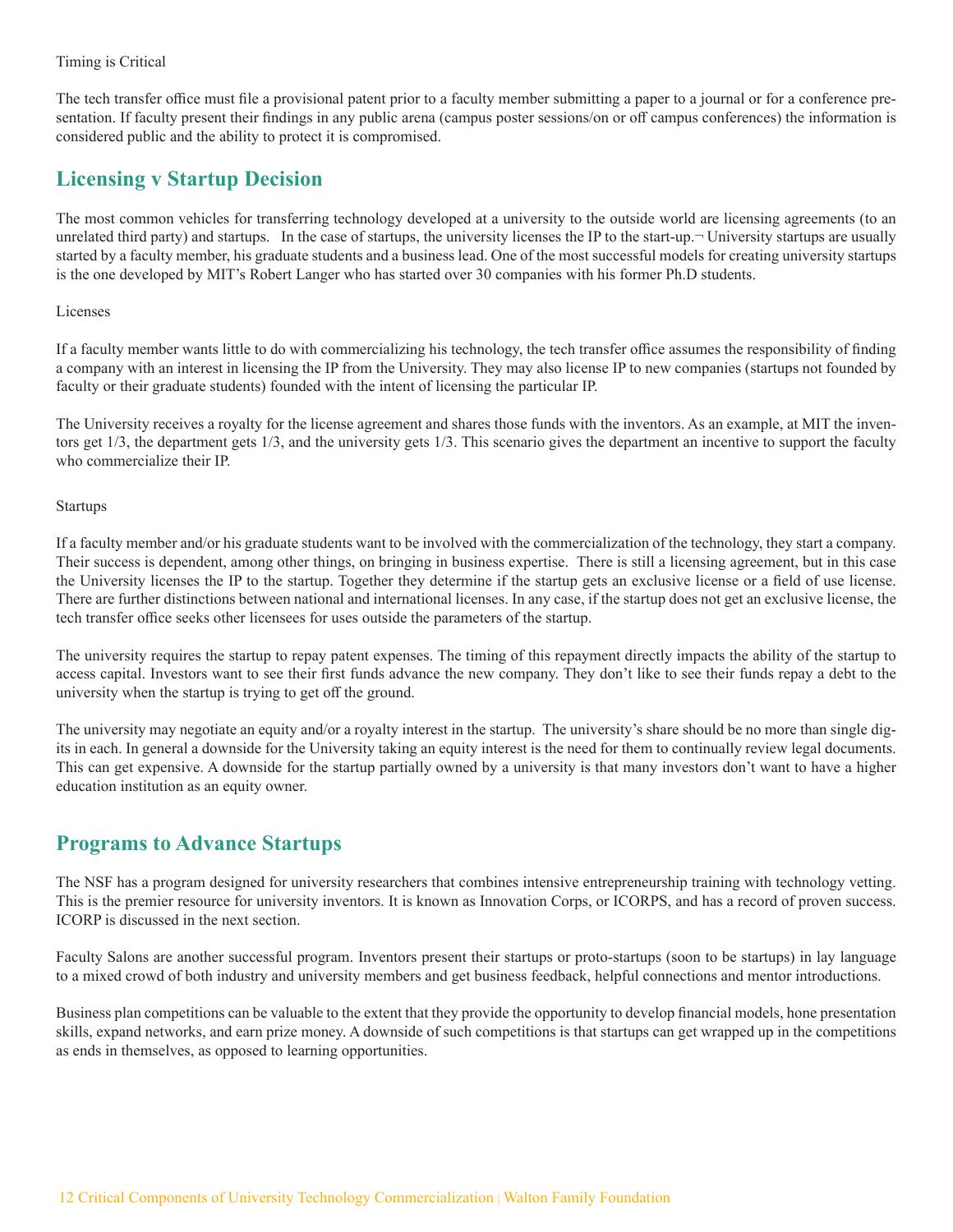# **Funding**

Often the first commercialization funds accessible by university startups are those provided by the NSF. Their National ICORP program awards \$50,000 to teams for the purpose of traveling to interview 100 potential customers and collaborators.

In addition, the NSF awards \$200 million of non-equity funding each year to help startups and small businesses transform their IP into marketable products and services. The NSF focuses on high-risk, high-impact technologies—those that show promise but whose success hasn't yet been validated. These grants are called Small Business Innovation Research (SBIR) and Small Business Technology Transfer (STTR) awards. This is a rare opportunity for a startup to access capital without giving up any equity.

But what funds carry a startup from ICORP to an SBIR/STTR award? This is the primary financial challenge facing university startups. This gap in funding is aptly named the "valley of death". Universities across the country recognize that without bridging the funding gap between research and commercialization, successful research results and discoveries often disappear. Prototyping and commercialization readiness funds are only made available if a university creates this funding mechanism. Ideally equity-free gap funding will be available for university startups up to the point in time that they receive funding from an SBIR award.

#### Early Investors

The first type of investor funding for a startup is frequently "friends and family". After that come angel investors and venture capitalists. Let us define both. Angel investors invest their own money. Venture capitalists invest the money of others. Angel networks are attractive to accredited investors (high net worth individuals) since they get to see "deal flow"—an ongoing series of startups at various stages, from the region and beyond. And they get the opportunity to invest their financial and business resources in collaboration with trusted colleagues. The angel network's attraction and deal flow extend beyond the region as each network makes its own rules regarding the types of investments they seek.

With so much focus on venture capital investing one might think that it is both the most recent investment vehicle invented and the optimal source of financing for startups. In fact, both statements are inaccurate. George Doriot founded the first venture capital firm in 1946 to encourage private sector investments in businesses run by soldiers returning from WWII. Its first major success was a \$70,000 investment in 1957 in Digital Equipment Corporation (DEC). In 1968 when DEC went public that investment was valued at over \$38 million. It is no wonder that venture capital investing became popular.

The goal of venture capitalists is to provide financial resources with the object of making a return by that company going public or being acquired. If the startup founders are interested in building their business and retaining the ability to own and direct its future, venture capital is not for them.

## **Available CEO Talent**

Investors look at the technology, the anticipated market demand/pricing, and the team. It is rarely the case that career faculty members or newly minted MBA's have the skill set and experience to lead a new company and gain the trust of investors. The best CEO for a startup is one who has led a startup, successfully raised capital, and has experience in acquiring and managing customers, or managing a team that has done so. CEO talent is often found in mentors who are looking for their next opportunity. Candidates don't have to be perfect, but they do have to be good enough to get the company off the ground, communicate effectively with potential investors, and start a revenue stream. Investors usually want to inject both capital and expertise in the form of talent in someone they trust, into the startup they fund. A startup makes a better impression on investors if they have a formidable team in place.

## **Early Adopters/Strategic Partners**

These are the first clients/customers of the startup. Strong business connections who can make influential introductions, as well as presentations and attendance at industry conferences are good opportunities for customer acquisition. Startups that have participated in the NSF National ICORPS program have an advantage of having already conversed with 100 potential customers.